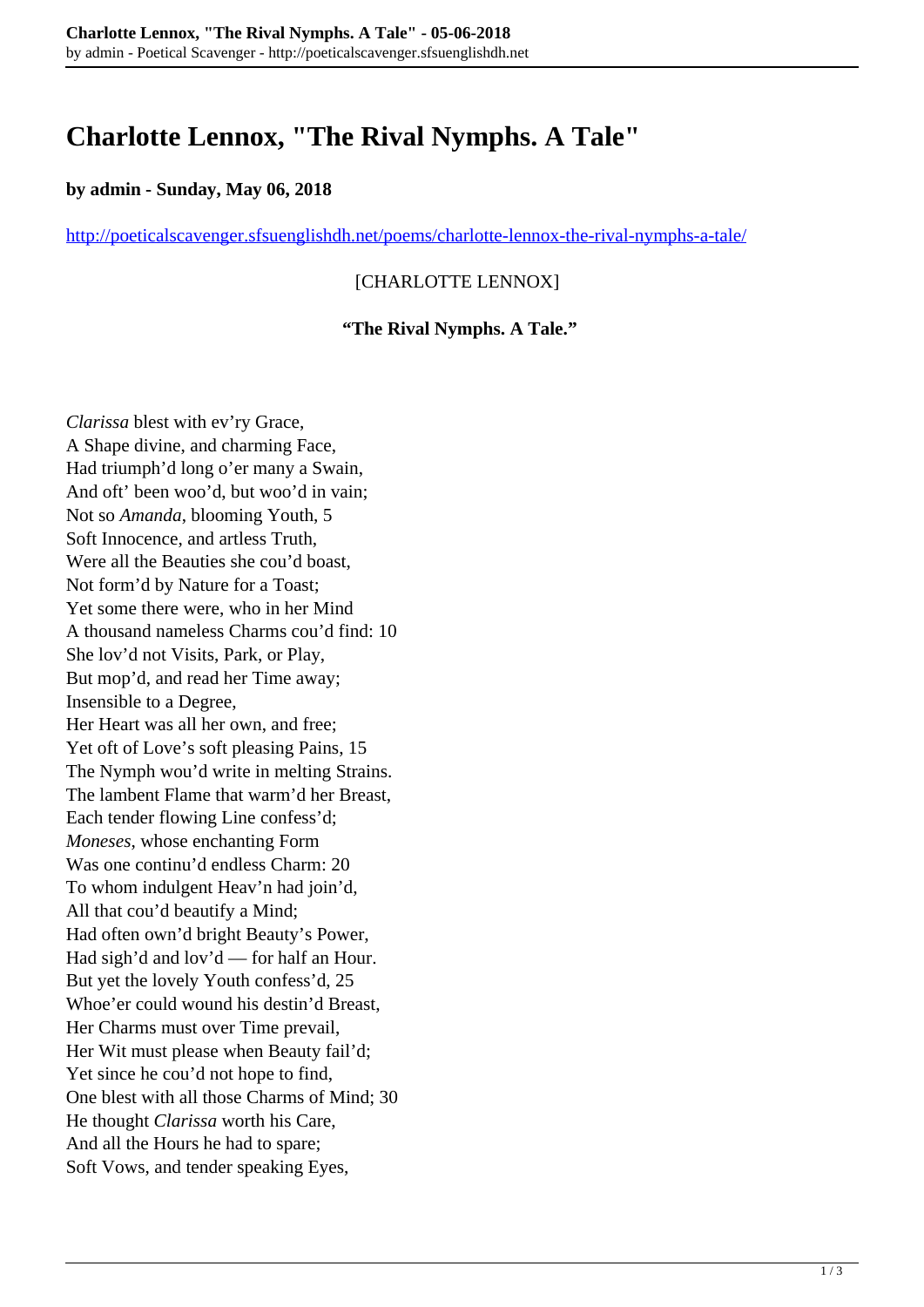Pleading Looks, and melting Sighs; Make the believing Maid approve 35 His false, but well dissembled Love. But while Clarissa's Charms he own'd, He with a secret Passion burn'd. *Amanda* found the Way to win His Heart, and let her Image in; 40 His Pain the lovely Youth conceals, All but what his Eyes reveals: His Eyes, that all his Passion tell, And speak the Love he felt so well.

*Amanda* heard the Youth complain, 45 She heard and felt an equal Flame; But still with native Shyness arm'd, She shuns the lovely Swain she charm'd; His Looks, his Sighs, his Actions move, And in soft Language plead for Love. 50

*Clarissa* still exults, and cries, He's yet a Victim to my Eyes; He neither will, nor can be free; Me he still loves, and only Me: Ah! cease to claim my charming Prize; 55 *Amanda*, to the Fair replies, Cou'd I, *Clarissa*, cou'd I boast, The Hearts that to thy Charms are lost, With Joy I wou'd them all resign, To keep my lov'd *Moneses* mine. 60

In vain the Nymph declares her Flame, *Clarissa* still asserts her Claim; And 'till the lov'd *Moneses* owns, The conqu'ring Maid for whom he burns; 'Till he'll the happy Fair unfold, 65 The Sequel must remain untold.

# **NOTES:**

**Title** *Nymphs* "Any of a class of semi-divine spirits, imagined as taking the form of a maiden inhabiting the sea, rivers, mountains, woods, trees, etc., and often portrayed in poetry as attendants on a particular god" (*OED)*.

**3** *Swain* In pastoral poetry, synonymous with a young shepherd.

**17** *lambent* "Of a flame (fire, light): playing lightly upon or gliding over a surface without burning it, like